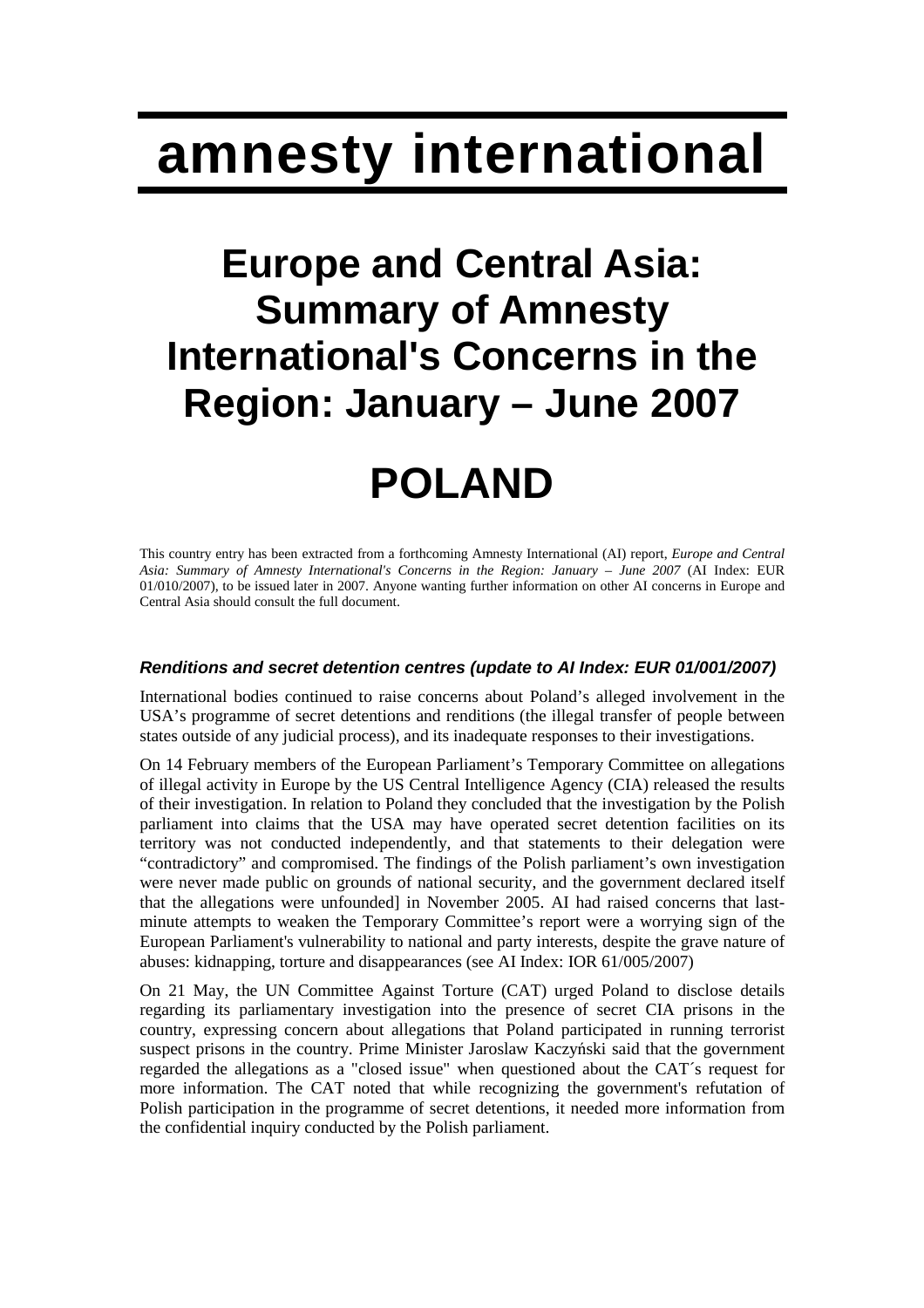On 8 June, the Rapporteur on secret detentions of the Parliamentary Assembly of the Council of Europe (PACE), Senator Dick Marty, issued a second report revealing new evidence that US ''high-value detainees'' were held in secret CIA prisons in Poland and Romania during the period 2002-2005 and alleged a secret agreement among members of the North Atlantic Treaty Organization (NATO) in October 2001 which provided the basic framework for this and other illegal CIA activities in Europe. In an explanatory memorandum made public the same day, Dick Marty said he had cross-referenced the credible testimonies of over 30 members of intelligence services in the US and Europe with analysis of ''data strings'' from the international flight planning system. AI applauded the report and the extraordinary investigative work undertaken by Dick Marty's office in getting to the well-concealed truth about the US-led secret detention programme (see AI Index: IOR 30/013/2007). The report strengthened AI's finding that three former secret detainees, whose cases were extensively documented over a year ago, had been held in an Eastern European "black site".

Later that month as PACE was preparing to debate Senator Marty's report, AI called on Poland and Romania to conduct independent, impartial and thorough investigations into new information concerning CIA flights and secret detention centres on their territories (see AI Index: EUR 37/003/2007). AI also called on PACE to adopt the draft Resolution and Recommendation on rendition and secret detention accompanying Senator Dick Marty's report. PACE subsequently endorsed Senator Marty's report on 27 June, with 124 votes in favour, 37 against and eight abstentions, backing its conclusions that "it is now established with a high degree of probability that secret detention centres operated by the CIA, forming part of the High Value Detainee (HVD) program, existed for some years in Poland and Romania.." When adopting the Recommendation, the PACE called on the need for democratic oversight of military intelligence services and foreign intelligence services operating on their territory; urged the restrictions on the investigations on the grounds of "national security" to be lifted; and urged compensation to the victims of the unlawful transfers and detention. Both Poland and Romania denied their involvement with secret detention centres and the Romanian delegation announced its withdrawal from the PACE.

#### **Discrimination on grounds of sexual orientation**

During the period under review AI continued to express its concerns to a number of Polish officials about the openly homophobic language used by highly placed politicians, as well as in relation to proposed measures against the 'promotion of homosexuality' that would restrict students' access to information and violate their freedom of expression.

Openly homophobic language by highly placed politicians contributed to the persistence of discriminatory attitudes against lesbian, gay, bisexual and transgender (LGBT) people. On 2 March, for example, Deputy Prime Minister and Minister of Education Roman Giertych reportedly stated during a meeting of European Ministers of Education, "We ... cannot promote as normal same-sex partnerships when teaching youth, as those partnerships objectively constitute deviation from the natural law." In February, President Lech Kaczyński reportedly said on 20 February during his visit to Ireland that "LGBT people should not promote their sexual orientation" and attacked what he called the "homosexual culture" and suggested that widespread homosexuality would lead to the disappearance of the human race.

With regard to legislation, a proposal announced by the government on 13 March would "prohibit the promotion of homosexuality and other deviance" in Polish schools. The purpose of the measure was to "punish whoever promotes homosexuality or any other deviance of a sexual nature in educational establishments", Deputy Minister of Education Mirosław Orzechowski announced at a press conference. Failure to comply could lead to dismissal, fine or imprisonment.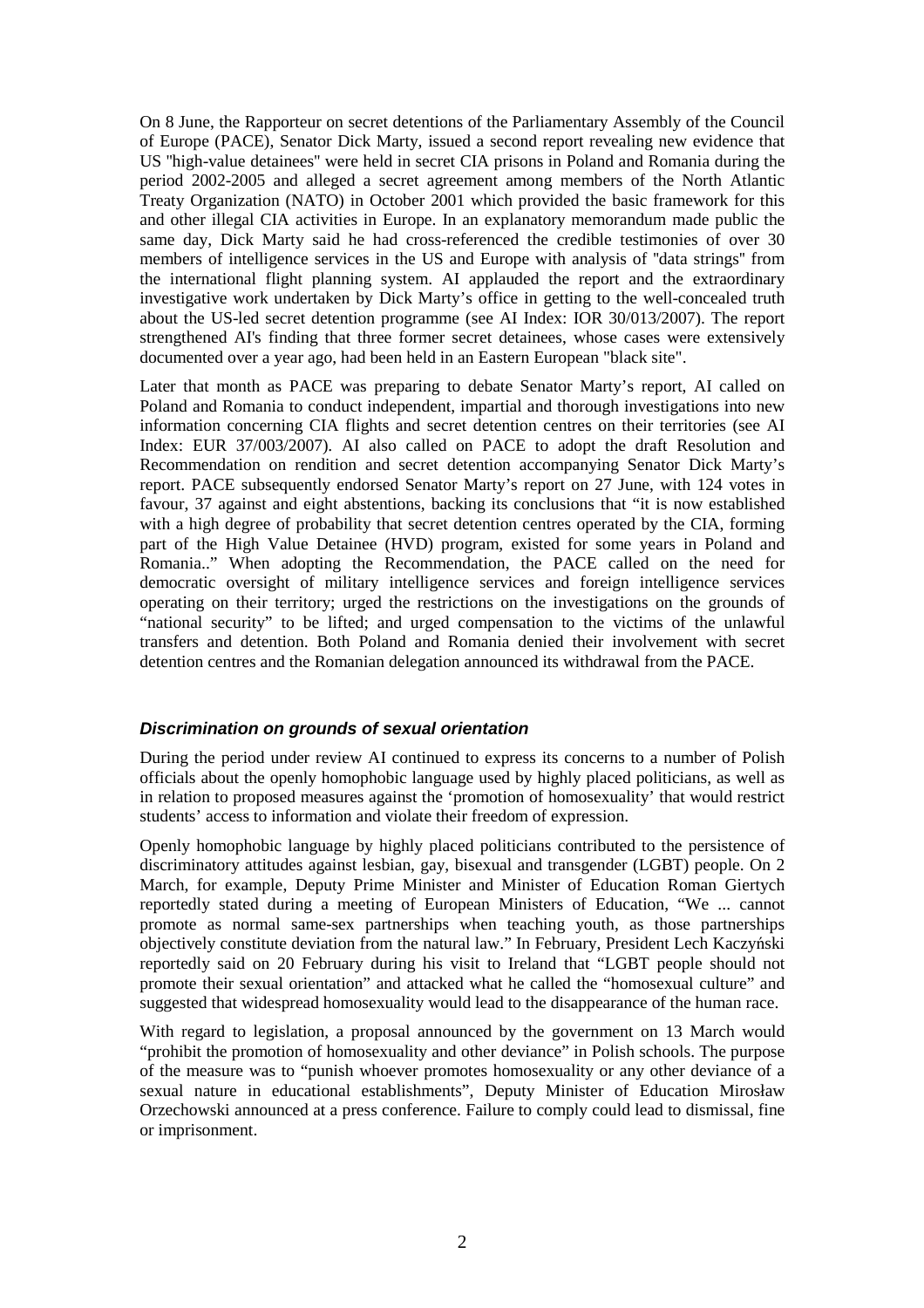AI was concerned that the measures would be in violation of Poland's international obligations (such as set out in the International Covenant on Civil and Political Rights and the European Convention for the Protection of Human Rights and Fundamental Freedoms), as well as the Polish Constitution and the commitments undertaken when the country joined the European Union (EU) in 2004.

The measure would deprive students of their right to freedom of expression, of a full education, and of the right to associate freely. It would institutionalize discrimination in Poland's school system, and criminalize anybody who promotes equality regardless of sexual orientation or gender identity.

Reacting to these proposals, on 25 April the European Commissioner for Employment, Social Affairs and Equal Opportunities Vladimir Špidla stated that the European Commission would use all the powers and instruments at its disposal to combat homophobia. He also said that "were such a bill ever to be drafted, it would lead to the stigmatisation of a category of people on the grounds of sexual orientation, and for that reason it is unacceptable from the point of view of European law" On 26 April, the European Parliament (EP) issued a resolution condemning homophobia in Europe and urging member states to strengthen the protection of human rights of LGBT people. Several Polish members of the parliament (MEPs) walked out after a vote to suspend the debate failed. The EP censured far-right Polish MEP Maciej Giertych for publishing a homophobic pamphlet bearing the EP's logo. Entitled "European values" the opinion piece stated that homosexuality is "biologically useless" and "reversible" as long as there is "the desire to become heterosexual and the spiritual motivation."

On 26 April, the EP expressed outrage at growing intolerance towards lesbian and gay people across Europe, singling out Poland for special criticism. It passed a resolution declaring that it would mark 17 May every year as International Day against Homophobia. The resolution calls for worldwide de-criminalisation of homosexuality and urges all EU governments to bring forward laws to tackle discrimination against same-sex couples. Polish authorities were particularly called "to publicly condemn and take measures against declarations by public leaders inciting discrimination and hatred based on sexual orientation". The EP called on its political group leaders to send a delegation to Poland "for a fact-finding mission, with a view to getting a clear picture of the situation and enter into dialogue with all parties concerned."]

On 20 June, Thomas Hammarberg, the Council of Europe's Human Rights Commissioner, published a Memorandum on his visit to Poland in 2007 in which he expressed strong concerns about a number of aspects of the Polish government's approach to LGBT people. The Commissioner made reference to the withdrawal from circulation in early 2006 by the Ministry of Education of the Polish version of Compass – Human Rights Education with Young People, a Council of Europe anti-discrimination handbook and a manual on human rights for young people. During the Commissioner's visit, he was given an example of the sort of manual which the government considered suitable for the education of young teenagers. This manual stated that "homosexuality is an unnatural inclination and that the person affected should be shown particular care and assistance in fighting this shameful deviation." It also linked homosexuality to "a fear of responsibility, an incorrect hierarchy of values, a lack of a proper idea of love and a hedonistic attitude, as well as prostitution." The Commissioner found "the portrayal and depiction of homosexuality... offensive, out of tune with principles on equality, diversity and respect for the human rights of all. While the Polish authorities are of course free to decide on which materials they use for human rights education, the human rights principles, including the principle of non-discrimination, contained within such materials are not optional." The Commissioner also expressed his concerns about the proposed measures to penalize the alleged promotion of homosexuality in schools. The Commissioner deplored any instances of hate speech towards homosexuals and called on the Polish authorities not to tolerate them.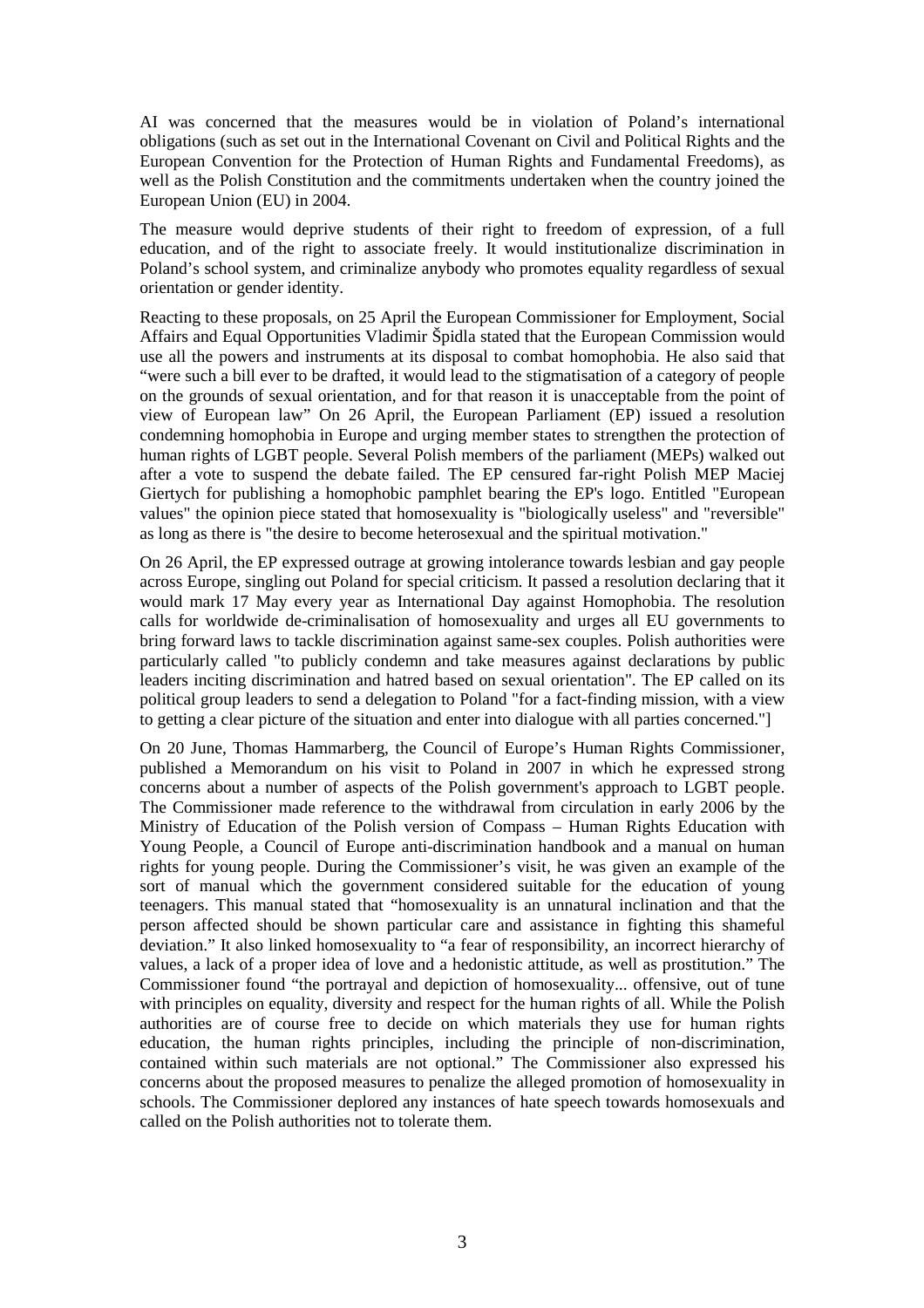In March, the non-governmental organization Campaign Against Homophobia (Kampania Przeciw Homofobii, KPH) issued a report entitled Situation of bisexual and homosexual persons in Poland, 2005 and 2006 report. KPH reported that 17.6 per cent of the respondents had experienced physical violence on the grounds of their known or suspected their sexual orientation. This included having been pushed, hit or kicked. Fifty-one per cent of the respondents also alleged psychological violence, which was manifested by insults and the whole spectrum of vulgarisms referring to the intimate life and relationships of LGBT people, "alienating such people from a society leading to social exclusion." The report also reported cases of discrimination at educational institutions such as high schools and universities by teachers and peers, at workplaces by employers and colleagues, and by police and staff of health services centres.

#### **Violation of freedom of assembly and freedom of speech**

On 3 May, the European Court of Human Rights delivered its decision in the case of Baczkowski and Others v. Poland in which LGBT activists from Poland successfully challenged a ban on LGBT Equality Parade in Warsaw in June 2005 by the then Major of Warsaw, Lech Kaczyński (see AI Index: EUR 01/012/2005). The court unanimously decided that such ban was illegal and discriminatory because it breached three articles of the European Convention on Human Rights: Article 11 (freedom of association and assembly), Article 13 (right to an effective remedy) and Article 14 (prohibition of discrimination).

#### **International scrutiny**

On 2 February, the UN Committee on the Elimination of All Forms of Discrimination against Women (CEDAW) made public its concluding comments on the Poland's compliance with the International Convention on the Elimination of All Forms Discrimination against Women. The CEDAW expressed its concerns about the repeated rejection by the Parliament (Sejm) of a comprehensive law on gender equality. It also expressed concerns about the abolition of the Government Plenipotentiary for Equal Status of Women and Men. It considered that its new location in the Department for Women, Family and Counteracting Discrimination at the Ministry of Labour and Social Policy could result in issues related to discrimination against women being given a low priority. The CEDAW remained concerned about the persistence of prejudice and stereotypical attitudes regarding the division of roles and responsibilities of women and men in the family and in the society. According to the CEDAW, "such stereotypes perpetuate discrimination against women and are reflected in many areas, such as in women's situation in the labour market, their low level of participation in political and public life and the persistence of violence against women."

#### **Forcible return of asylum seekers**

On 2 March AI wrote to the Office for Repatriation and Foreigners in Warsaw regarding a Chechen citizen of the Russian Federation and her family members, applying for asylum in Poland. AI expressed concern that were they to be forcibly returned to the Russia they would be at a high risk of torture and other ill-treatment, and that therefore their forcible return would be in breach of the principle of non-refoulement. It was reported that the woman's son died in detention in Russia as a result of torture, and that she has faced threats because of her efforts to seek justice in Russia and at the Council of Europe. This case was one highlighted by AI in its report Russia/Chechen Republic: "Normalization" in whose eyes (AI Index EUR/46/027/2004). The asylum claim was rejected in April, but at the time of writing the forcible return had not taken place.